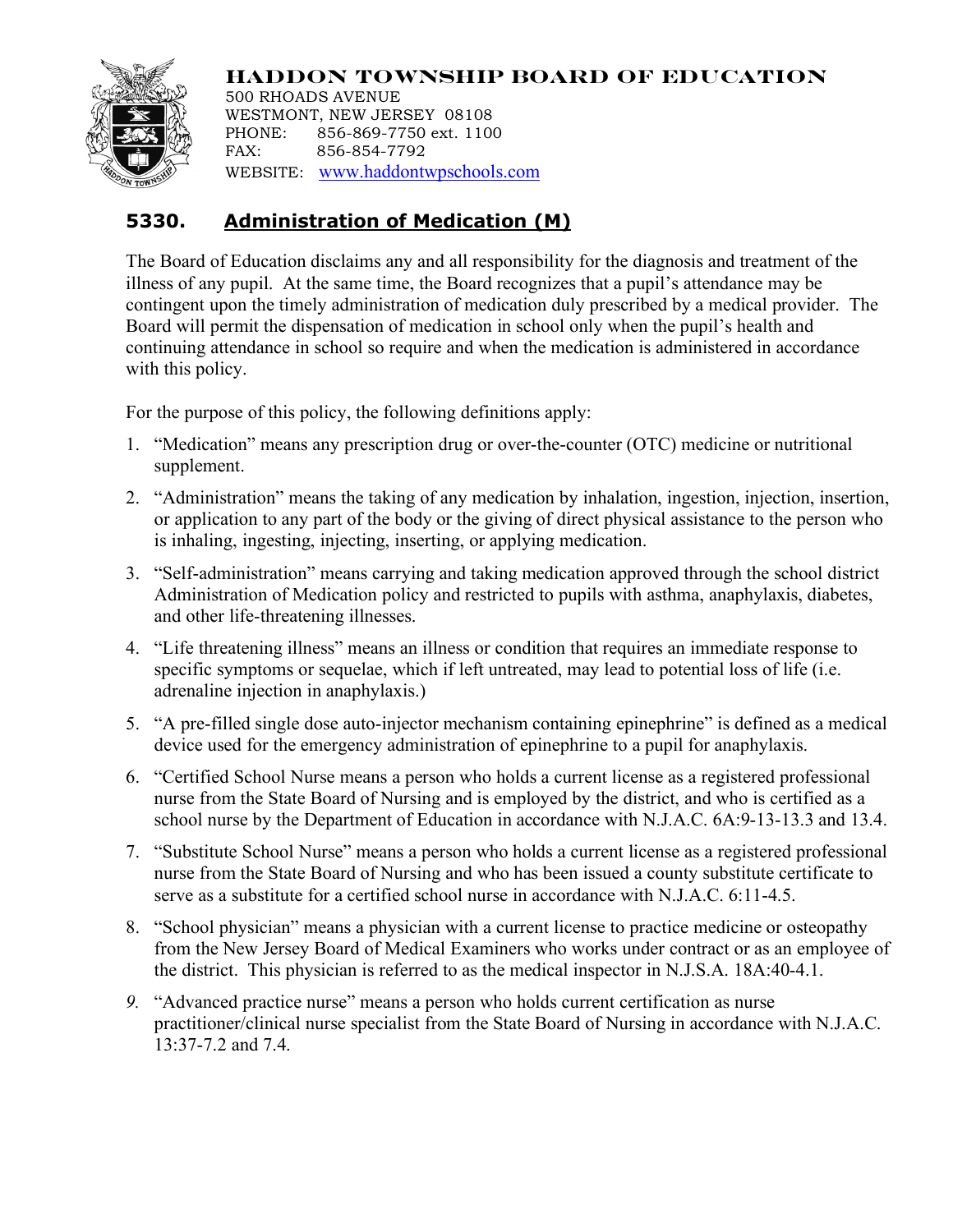# Administration of Medication

No medication will be administered to pupils in school except by the school physician, a certified school nurse, a substitute school nurse employed by the district, or the pupil's parent(s) or legal guardian(s). Medication must be delivered to the school nurse by the pupil's parent(s) or legal guardian(s). The medication must be brought to the school nurse in the original container labeled by the pharmacy or health care provider. The Board requires the written order of the health care provider which shall include:

- A. Pupil's name
- B. Name of medication
- C. The purpose of the medication
- D. The dosage and frequency of the medication
- E. The length of time for which medication is prescribed
- F. The possible side effects of the medication
- G. Any known drug/food or other allergies significant to the pupil
- H. Notification of when medication is discontinued

These documents shall be kept on file in the office of the certified school nurse. The certified school nurse, in consultation with the school physician, shall develop procedures for the administration of medication which provide that:

1. All medication shall normally be administered by the certified/substitute school nurse. In emergency situations, however, pupils may be permitted to self-administer medication when the certified/substitute nurse or parent/guardian is not present, provided a health care provider authorizes such self-administration, and the parent/guardian releases the school district of any and all liability.

2. The privilege of self-administration of medication may be revoked if the student fails to follow their health care providers instruction for that medication exactly as written, or fails to comply with school policy.

 3**.** No medication (i.e. prescription or over-the-counter) will be brought into school without proper completion of the School Medication Form. The School Medication Form shall be completed by the parent(s) or legal guardian(s) as well as the health care provider and remain on file in the certified school nurse's office.

 4**.** Medications shall be securely stored and kept in the original labeled container in the nurse's office.

 5**.** The certified school nurse shall maintain a record of the name of the pupil to whom medication is to be administered, the prescribing health care provider, the dosage and timing of medication and a notation of each instance of administration. In addition, the nurse shall maintain back-up supply of epinephrine at the school if needed.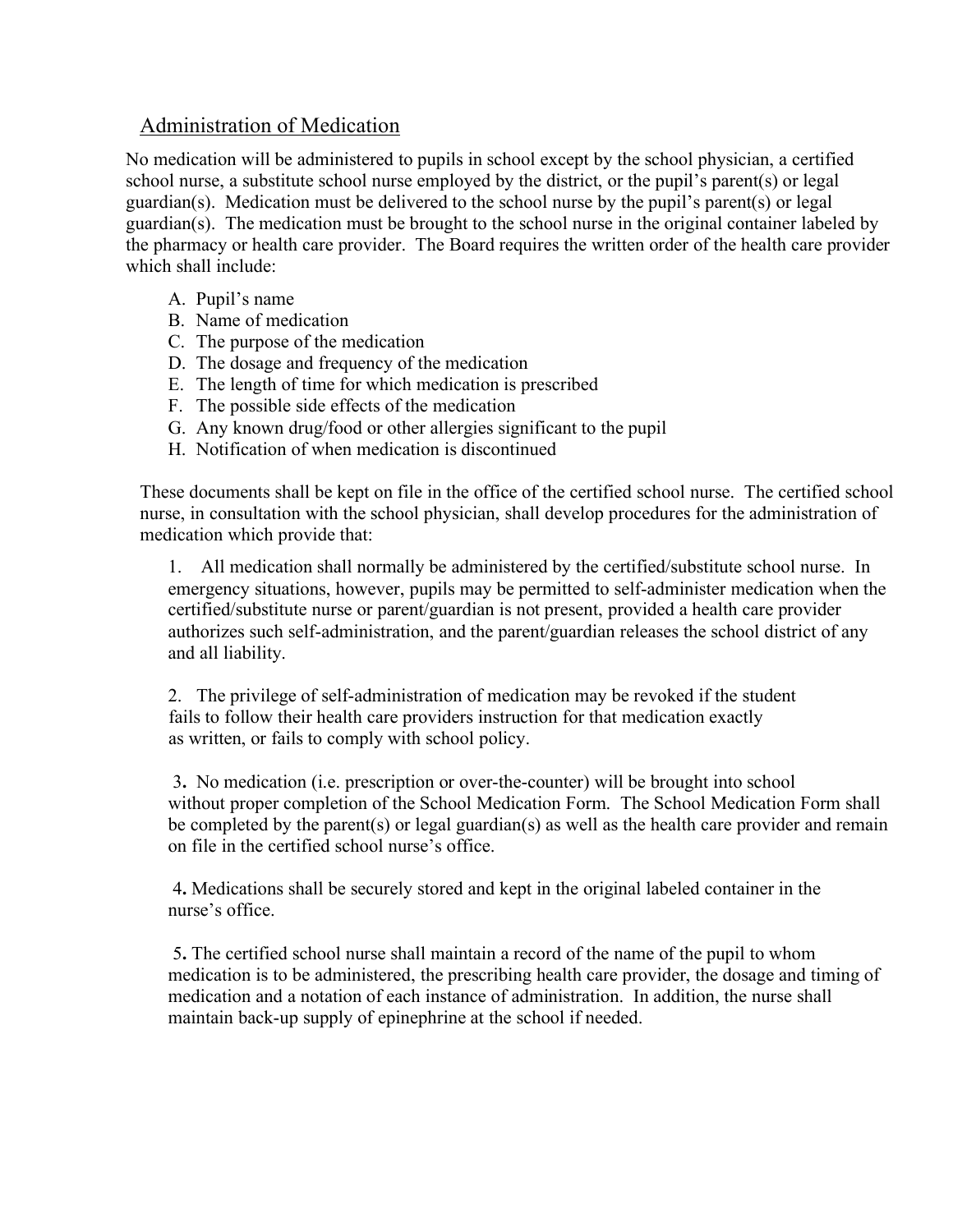6. The certified school nurse may report to the parent/guardian, school physician, or private health care provider any pupil who appears to be affected adversely by the administration of medication.

7. The school physician may also issue standing orders to the school nurse regarding the administration of medication.

8. Medication no longer required must be promptly removed by the parent(s) or legal guardian(s). After reasonable efforts to have the parent(s) or legal guardian(s) retrieve the medication have failed, any unused medication that remains in the school at the end of the school year or two school weeks after the pupil stops taking the medication, whichever occurs first, must be destroyed or discarded by the school nurse, in accordance with proper medical controls.

9. When a pupil attends a school-sponsored event at which medication may be required (such as an outdoor field trip or athletic competition) and the certified school nurse cannot be in attendance, the pupil's parent(s) or guardian(s) will be invited to attend. If neither the certified school nurse nor the parent(s) or legal guardian(s) can attend and the pupil does not have permission to self administer medication and the risk that the pupil may suffer significant injury from lack of medication is substantial, the pupil may be excused from the event.

10. No medication will be administered to pupils in school except by the school physician, a certified school nurse, a substitute school nurse employed by the district, the pupil's parent(s) or legal guardian(s) and other school employees trained and designated by the certified school nurse to administer epinephrine or glucagon in an emergency pursuant to N.J.S.A. 18A:40-12.5 and 12.6 or N.J.S.A. 18A:40-12.11-21.

11. Each school in the district shall have and maintain for the use of pupils at least one nebulizer in the office of the certified school nurse or a similar accessible location.

12. Each certified school nurse or other persons authorized to administer asthma medication will receive training in airway management and in the use of nebulizers and inhalers consistent with the State Department of Education regulations.

13. Every pupil that is authorized to use a nebulizer must have an asthma treatment plan prepared by the pupil's health care provider which shall identify, at a minimum:

- a. asthma triggers
- b. the treatment plan
- c. other such elements as required by the Department of Education

## Self-Administration of Medication

Self-administration of medication by pupils is permitted in accordance with N.J.S.A. 18A:40- 12.3. A pupil is only permitted to self-administer medication for asthma or other potentially lifethreatening illnesses as defined by the Department of Education, New Jersey Statutes Annotated and New Jersey Administrative Code. Permission for self-administration of medication must comply with the conditions set forth in Regulation 5330.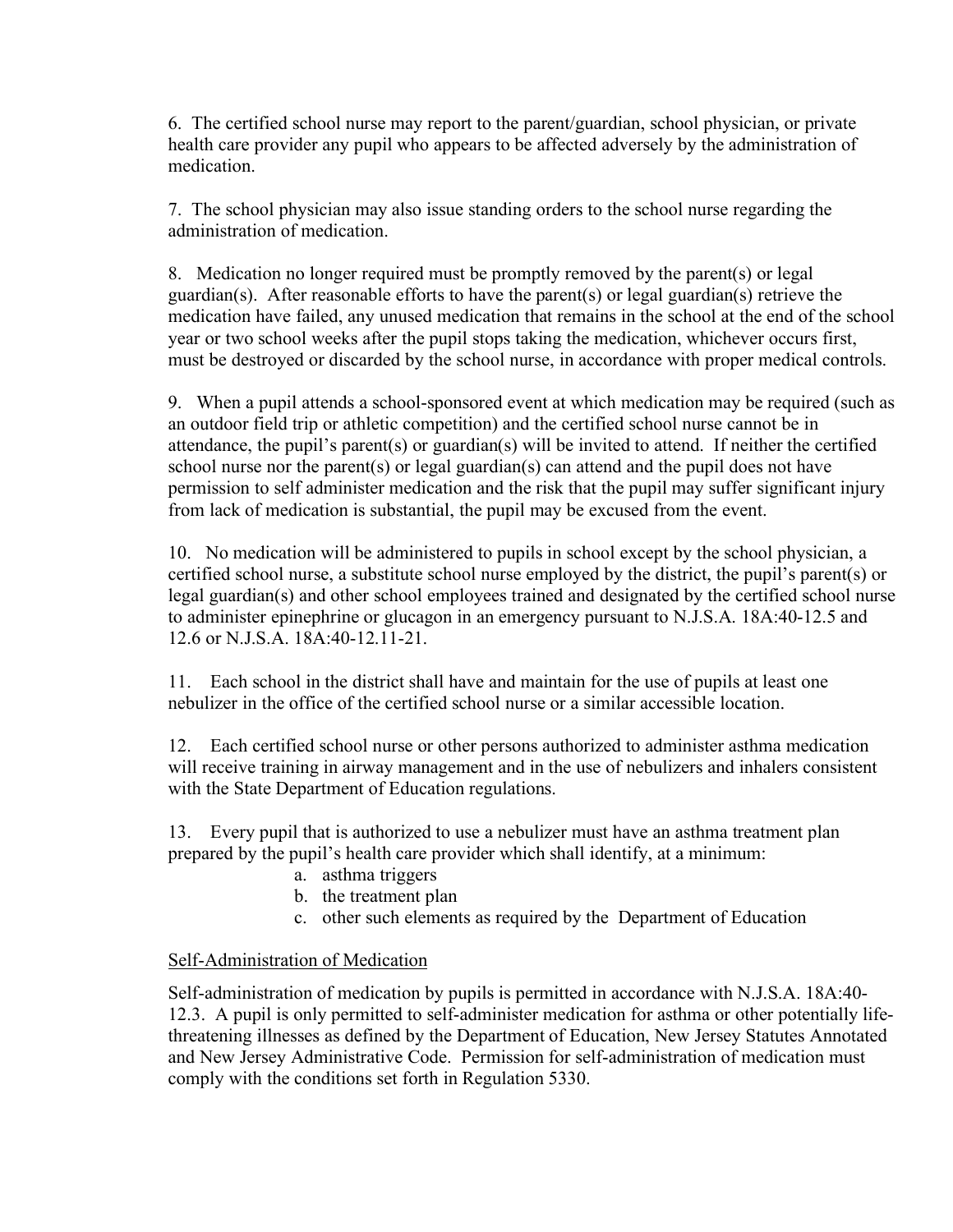The certified school nurse in consultation with the school doctor shall develop procedures for the self-administration of medication which provide that:

- 1. The Board shall inform the parent(s) or legal guardian(s) of the pupil in writing that the school district, the Board, and its employees or agents shall incur no liability as a result of any injury arising from the self-administration of medication by the pupil.
- 2. The parent(s) or legal guardian(s) of the pupil have signed a statement acknowledging that the school district shall incur no liability as a result of any injury arising from the self-administration of medication by the pupil and that the parent(s) or legal guardian(s) shall indemnify and hold harmless the school district, the Board, and its employees or agents from any and all claims arising out of the self-administration of medication.
- 3. The parent(s) or legal guardian(s) of the pupil must provide the Board with a signed written certification from the health care provider of the pupil that the pupil has asthma or another potentially life-threatening illness and is capable of, and has been instructed in, the proper method of self-administration of medication. The written certification must include:
	- a. The pupil's name
	- b. The name of the medication
	- c. The purpose of the medication
	- d. The dosage and frequency of the medication
	- e. The possible side effects of the medication
	- f. Any known drug/food or other allergies significant to the pupil
	- g. Notification when medication is discontinued
- 4. Time being of the essence in cases of asthma and other potentially life-threatening illness, all medications to be self-administered by a pupil must be kept in the pupil's possession. It is the responsibility of the parent(s) or legal guardian(s) to assure that approved selfadministered medication is in the pupil's possession.
- 5. No pupil may possess medication for self-administration unless the School Medication Form has been completed and maintained on file in the certified school nurse's office.
- 6. Every pupil that is authorized to use self-administered asthma medication pursuant to N.J.S.A. 18A:40-12.3 must have an asthma treatment plan prepared by the pupil's health care provider which shall identify, at a minimum:
	- a. asthma triggers
	- b. the treatment plan
	- c. other such elements as required by the Department of Education
- 7. Permission to self-administer one medication shall not be construed as permission to selfadminister other medication.
- 8. Pupils who are permitted to self-administer medications must secure their medication in such a manner that the medication will not be available to other pupils**.**
- 9. Permission shall only be effective for the school year in which it is granted, and will be reviewed for each subsequent school year upon fulfillment of the requirements stated in N.J.S.A. 18A:40-12.5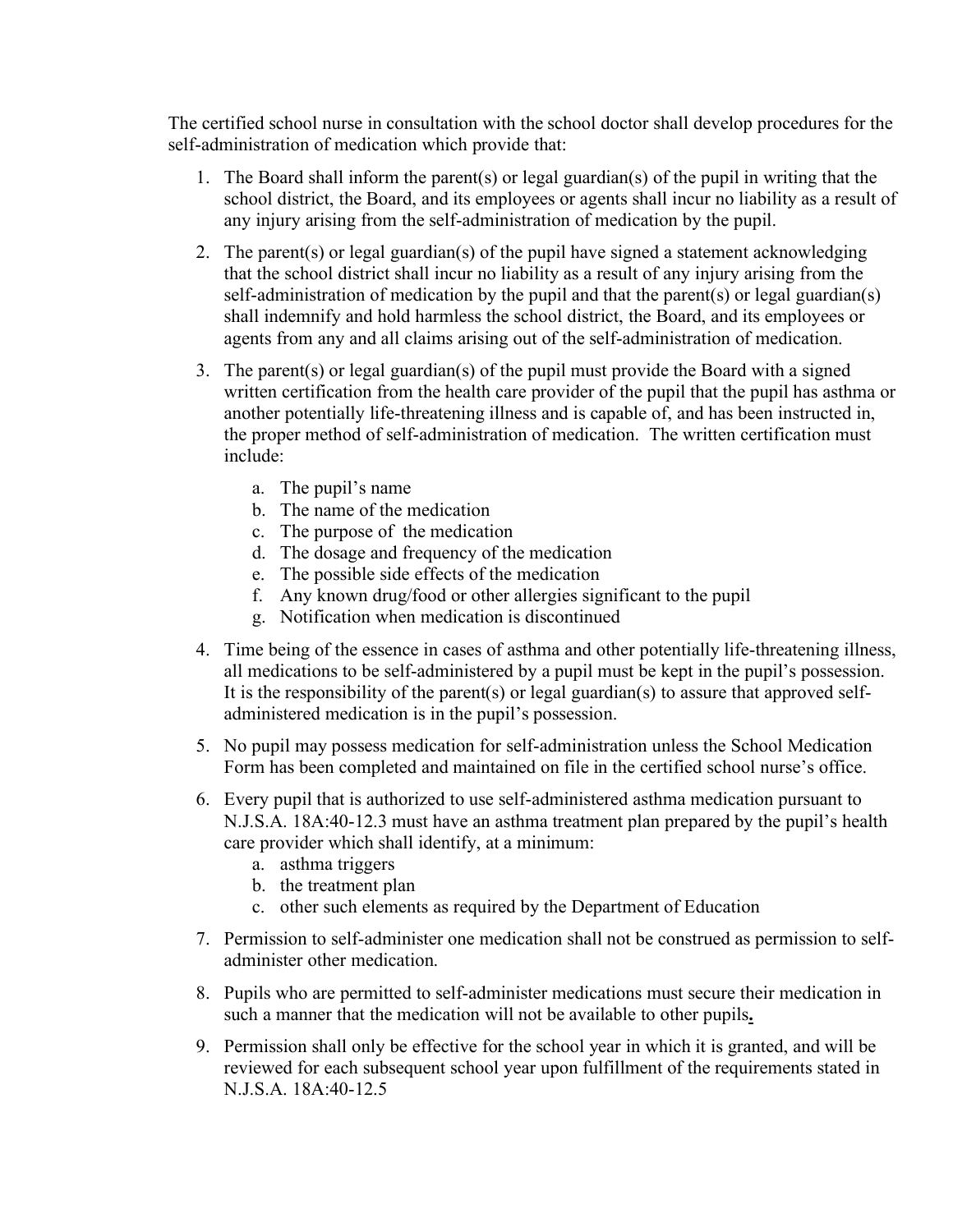- 10. Parent(s)/guardian(s) is responsible for replacing medication when it has expired or supplies (i.e. diabetic supplies) have been utilized.
- 11. Parent(s)/guardian(s) shall notify the certified school nurse of any extra-curricular activity in which their child is attending and/or participating in order for the school nurse to plan for the safety of the pupil.
- 12. When practicable, self-administration of medication should be observed by the certified school nurse.

#### Administration of Emergency Medications

The Haddon Township Board of Education recognizes that anaphylaxis is a life-threatening emergency and requires prompt intervention to insure the health and safety of pupils. The Board further recognizes that a certified school nurse may not always be immediately available to assess the severity of an allergic reaction and to administer epinephrine to treat the anaphylaxis in a pupil known to suffer from this life threatening condition. The Board directs the certified school nurse in compliance with P.L. 2007, c.57 and N.J.S.A.18A:40-12.6 to delegate and train other volunteer employee(s) to administer epinephrine via an auto injector to a pupil for anaphylaxis. These agents of the Board will be chosen in consultation with the principal and Board of Education. The Board assumes no responsibility for making the diagnosis of anaphylaxis. That responsibility rests with the pupil's own health care provider.

Written orders signed by the pupil's health care provider for the use of a pre-filled single dose autoinjector mechanism containing epinephrine must be provided indicating if the student has the capability for self-administration. Written orders signed by the pupil's health care provider should also include the following:

- 1. The pupil's name
- 2. The name of the medication
- 3. The purpose of the medication
- 4. The dosage and frequency of the medication
- 5. The possible side effects of the medication
- 6. Notification if medication is discontinued

The certified school nurse shall have the primary responsibility for the administration of a pre-filled single dose auto-injector mechanism containing epinephrine. However, the certified school nurse shall designate, in consultation with the Board, Superintendent or Principal, another employee of the district trained by the certified school nurse in accord with the "Training Protocols for the Implementation of Emergency Administration of Epinephrine" issued by the New Jersey Department of Education, to administer the pre-filled single dose auto-injector mechanism containing epinephrine when the school nurse is not physically present at the scene. The pupil's parent(s) or legal guardian(s) must consent in writing to the designated person if applicable. In addition, the parent(s) or legal guardian(s) must be informed that the school district has no liability as a result of any injury arising from the administration of a pre-filled single dose auto-injector mechanism containing epinephrine, and the parent(s) or legal guardian(s) must sign a statement that shall indemnify and hold the district and employees harmless against any claims arising from the administration of a pre-filled single dose auto-injector mechanism containing epinephrine. The permission for the emergency administration of epinephrine via a pre-filled single dose auto-injector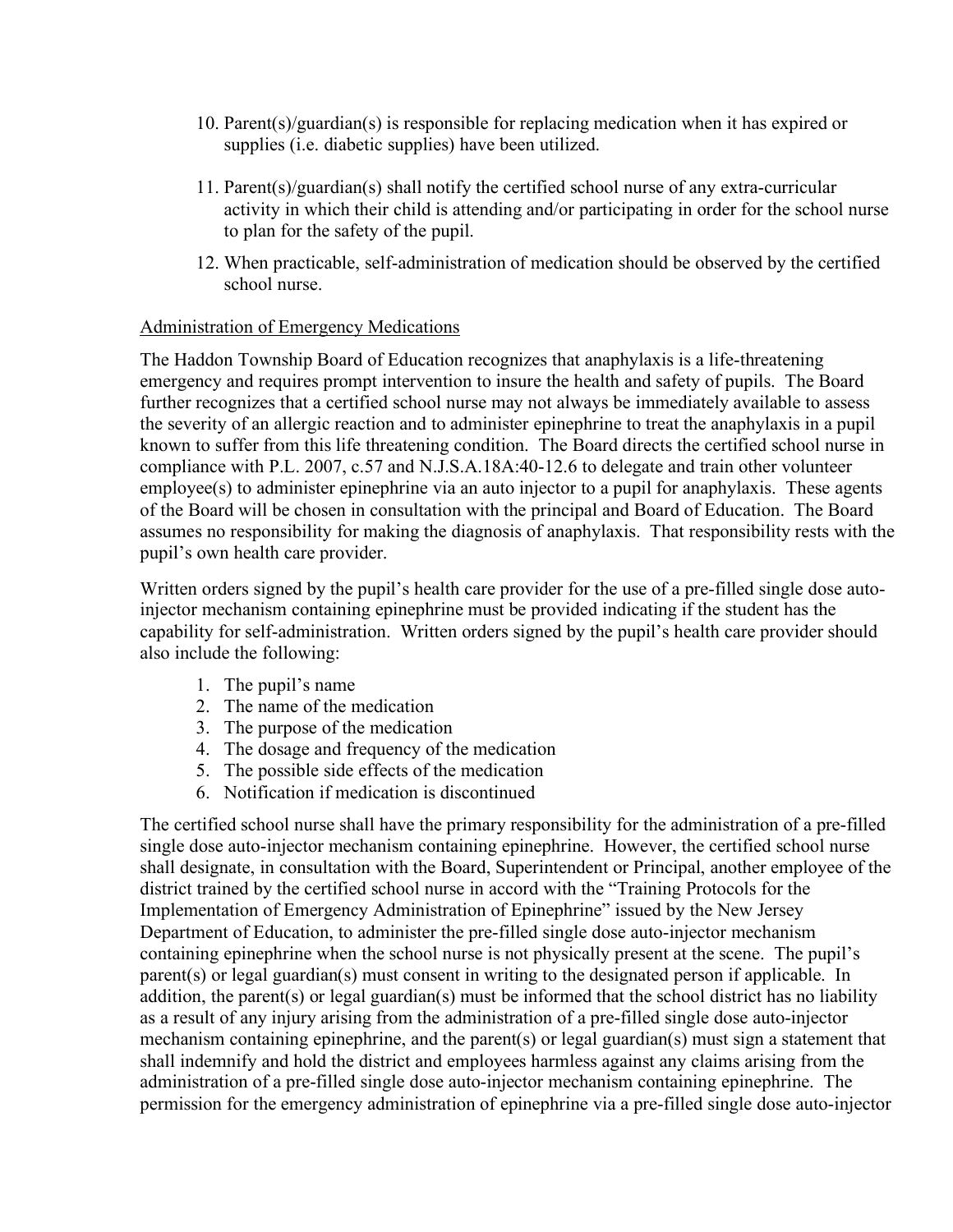mechanism containing epinephrine to pupils for anaphylaxis is in effect for the school year it is granted and must be renewed for each subsequent school year.

# Records

The certified school nurse shall include the following in the pupil's health record:

- 1. The approved written request for the administration or self-administration of medication
- 2. A record of each instance of the administration of the medication by the certified/substitute school nurse
- 3. A record of reports by teachers, coaches, and other individuals in charge of school activities who report pupil self-administration of medication
- 4. Any side effects that resulted from the administration of medication; and
- 5. Whether the supply of medication provided in cases where the medication is to be administered by the certified/substitute school nurse was exhausted or the parent(s) or legal guardian(s) removed the medication or, if the parent(s) or legal guardian(s) failed to remove the medication, the medication was destroyed and the date on which that occurred.

# **Notification**

- 1. The certified school nurse may provide the Principal and other teaching staff members concerned with the pupil's educational progress with information about the medication and administration (with parent/guardian permission) when such release of information is in the pupil's best educational interest.
- 2. The certified school nurse will provide teachers, coaches, and other individuals in charge of school activities with a list of pupils who have been given permission to self-administer medication.
- 3. Pupils self-administering medication shall report each incident to a teacher, coach, or other individual designated by the school nurse who is supervising the pupil during the school activity when the pupil self-administers. These designated individuals shall report such incidents to the school nurse within twenty-four (24) hours of the self-administration of medication.
- 4. The certified school nurse will inform the pupil's parent(s) or legal guardian(s) of any difficulty in the administration of medication or any untoward side effects. This should be discussed with parent(s)/guardian(s) and recommend they contact their health care provider.
- 5. The certified school nurse will report to the school physician any pupil who appears to be adversely affected by the medication. This should be discussed with the primary health care provider and parent(s) or legal guardian(s).

## Care of Students with Diabetes

The Board of Education recognizes that for students with diabetes, hypoglycemia is a lifethreatening emergency and requires prompt intervention to insure their health and safety. The Board further recognizes that a certified/substitute school nurse may not always be immediately available to assess the severity of a hypoglycemic reaction and to administer glucagon via injection in a student known to suffer from diabetes. The Board directs the certified school nurse in compliance with N.J.S.A. 18A:40-12.11-21 to designate and train additional employee(s) who volunteer to administer glucagon via injection to a student with diabetes who is experiencing severe